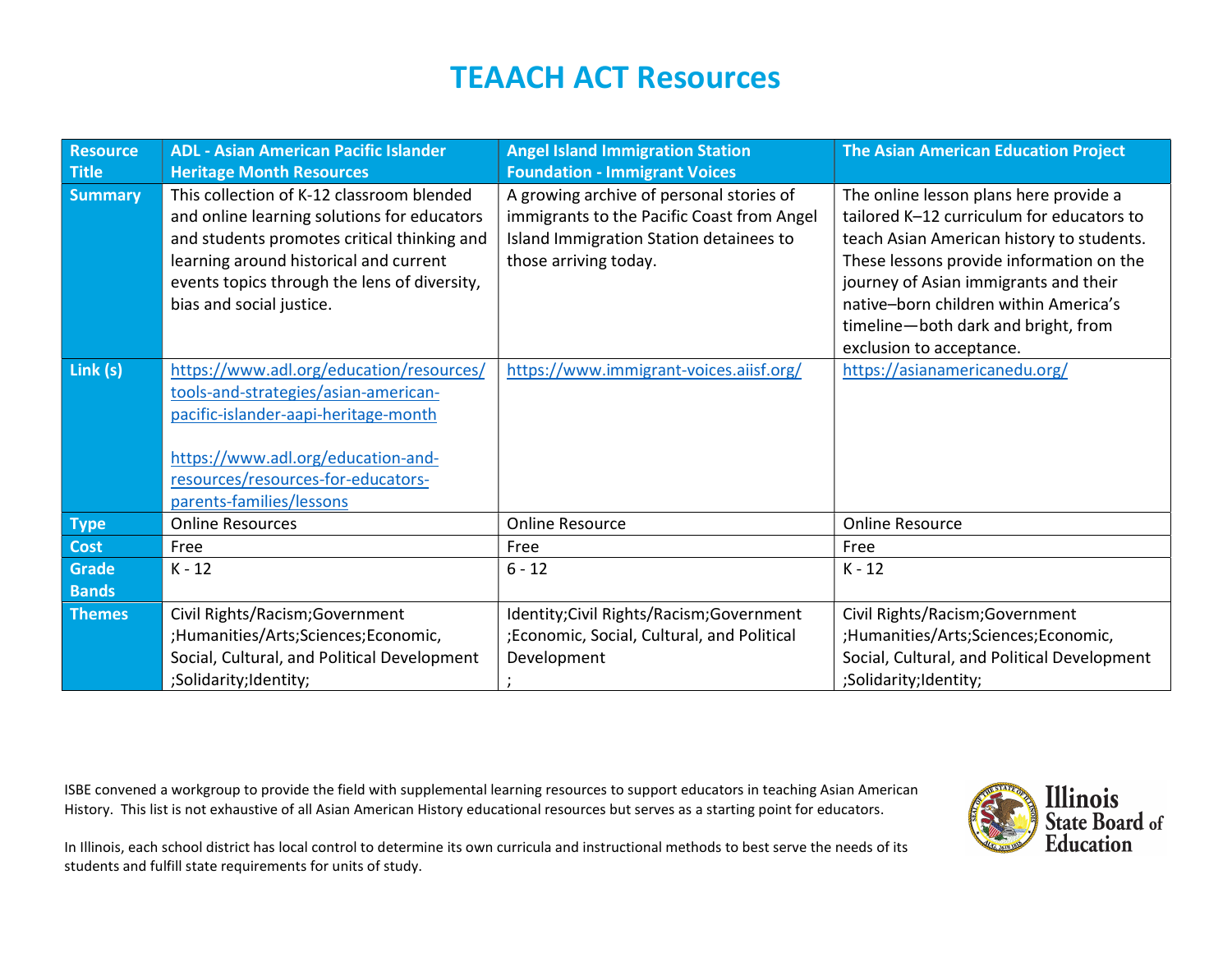| <b>Resource</b><br><b>Title</b> | The Black Eyed Peas - The APL Song                                                                                                                                                                                                                                                            | <b>Chinese American Museum of Chicago</b>                                                                                                                                                                                                                                                                                                                                                                                   | <b>Chinese Historical Society of America</b>                                                                                                                                                                                                                                                                                      |
|---------------------------------|-----------------------------------------------------------------------------------------------------------------------------------------------------------------------------------------------------------------------------------------------------------------------------------------------|-----------------------------------------------------------------------------------------------------------------------------------------------------------------------------------------------------------------------------------------------------------------------------------------------------------------------------------------------------------------------------------------------------------------------------|-----------------------------------------------------------------------------------------------------------------------------------------------------------------------------------------------------------------------------------------------------------------------------------------------------------------------------------|
| <b>Summary</b>                  | "The APL Song" is the eleventh track from<br>the album Elephunk. In the<br>song, apl.de.ap talks about his life back in<br>the Philippines and his experience as a<br>Filipino American. The chorus is spoken in<br>Tagalog which is sampled from the song<br>"Balita" by the folk band Asin. | The Chinese American Museum of Chicago<br>seeks to advance the appreciation of<br>Chinese American culture through<br>exhibitions, education, and research and to<br>preserve the past, present, and future of<br>Chinese Americans primarily in the<br>Midwest. They work with organizations,<br>visitors, and community leaders across the<br>country to tell the story of Chinese<br>Americans primarily in the Midwest. | The Chinese Historical Society of America<br>offers educators classroom resources that<br>they can use before, during, or after their<br>visit to the museum. The curriculum guides<br>listed contain resources related to Chinese<br>American Exclusion/Inclusion or Towards<br>Equality: California's Chinese American<br>Women |
| Link (s)                        | https://www.youtube.com/watch?v=u3wU<br>Zw9S2PM                                                                                                                                                                                                                                               | https://ccamuseum.org/                                                                                                                                                                                                                                                                                                                                                                                                      | https://chsa.org/<br>https://chsa.org/education/resources/                                                                                                                                                                                                                                                                        |
| <b>Type</b>                     | Music Video                                                                                                                                                                                                                                                                                   | <b>Exhibits</b>                                                                                                                                                                                                                                                                                                                                                                                                             | <b>Online Resources</b>                                                                                                                                                                                                                                                                                                           |
| <b>Cost</b>                     | Free                                                                                                                                                                                                                                                                                          | N/A                                                                                                                                                                                                                                                                                                                                                                                                                         | Free                                                                                                                                                                                                                                                                                                                              |
| Grade<br><b>Bands</b>           | $K - 12$                                                                                                                                                                                                                                                                                      | $K - 12$                                                                                                                                                                                                                                                                                                                                                                                                                    | $K - 12$                                                                                                                                                                                                                                                                                                                          |
| <b>Themes</b>                   | Civil Rights/Racism; Government<br>;Humanities/Arts;Economic, Social,<br>Cultural, and Political Development<br>;Solidarity;Identity;                                                                                                                                                         | Civil Rights/Racism; Government<br>;Humanities/Arts;Sciences;Economic,<br>Social, Cultural, and Political Development<br>;Solidarity;Identity;                                                                                                                                                                                                                                                                              | Civil Rights/Racism; Government<br>;Humanities/Arts;Sciences;Economic,<br>Social, Cultural, and Political Development<br>;Solidarity;Identity;                                                                                                                                                                                    |

ISBE convened a workgroup to provide the field with supplemental learning resources to support educators in teaching Asian American History. This list is not exhaustive of all Asian American History educational resources but serves as a starting point for educators.

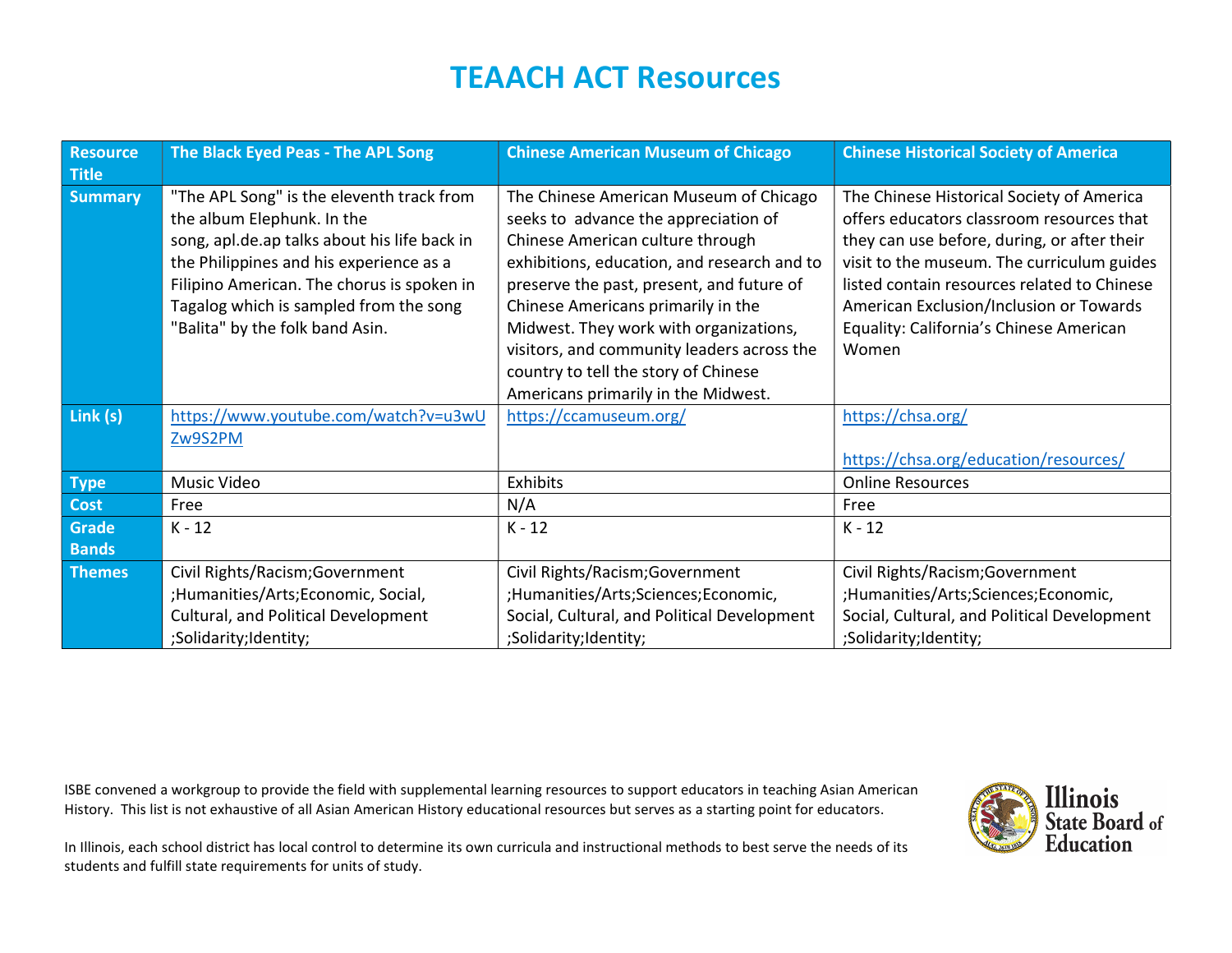| <b>Resource</b><br><b>Title</b> | <b>The Collective Memories Project</b>                                                                                                                        | <b>Filipino American Contribution the Farm</b><br><b>Labor Movement</b>                                                                                                                                   | <b>Green Card Voices</b>                                                                                                                                                                   |
|---------------------------------|---------------------------------------------------------------------------------------------------------------------------------------------------------------|-----------------------------------------------------------------------------------------------------------------------------------------------------------------------------------------------------------|--------------------------------------------------------------------------------------------------------------------------------------------------------------------------------------------|
| <b>Summary</b>                  | Stories by Southeast Asian Americans about<br>post-war intergenerational trauma in<br>refugee families, student experiences in<br>education, and deportation. | Larry Itliong, Filipino labor activists and<br>leader, and Filipino American's<br>contributions to the US farm labor<br>movement also known as the Grape<br>Boycott of the 1960's.                        | Green Card Voices is a non-profit<br>organization dedicated to build inclusive<br>and integrated communities between<br>immigrants and their neighbors through<br>multimedia storytelling. |
| Link (s)                        | http://www.aasc.ucla.edu/aasc50/default.a<br><b>Spx</b>                                                                                                       | https://californiahss.org/FilipinoContributio<br>ns.html<br>https://www.npr.org/sections/thesalt/201<br>5/09/16/440861458/grapes-of-wrath-the-<br>forgotten-filipinos-who-led-a-farmworker-<br>revolution | www.greencardvoices.org                                                                                                                                                                    |
| <b>Type</b>                     | <b>Online Resource</b>                                                                                                                                        | <b>Online Resource</b>                                                                                                                                                                                    | <b>Online Resource</b>                                                                                                                                                                     |
| <b>Cost</b>                     | Free                                                                                                                                                          | Free                                                                                                                                                                                                      | Free                                                                                                                                                                                       |
| Grade<br><b>Bands</b>           | $9 - 12$                                                                                                                                                      | $K - 12$                                                                                                                                                                                                  | $K - 5$                                                                                                                                                                                    |
| <b>Themes</b>                   | Civil Rights/Racism; Government<br>;Humanities/Arts;Economic, Social,<br><b>Cultural, and Political Development</b><br>;Solidarity;Identity;                  | Civil Rights/Racism; Economic, Social,<br>Cultural, and Political Development<br>;Solidarity;Identity;                                                                                                    | Civil Rights/Racism; Government<br>;Humanities/Arts;Sciences;Economic,<br>Social, Cultural, and Political Development<br>;Solidarity;Identity;                                             |

ISBE convened a workgroup to provide the field with supplemental learning resources to support educators in teaching Asian American History. This list is not exhaustive of all Asian American History educational resources but serves as a starting point for educators.

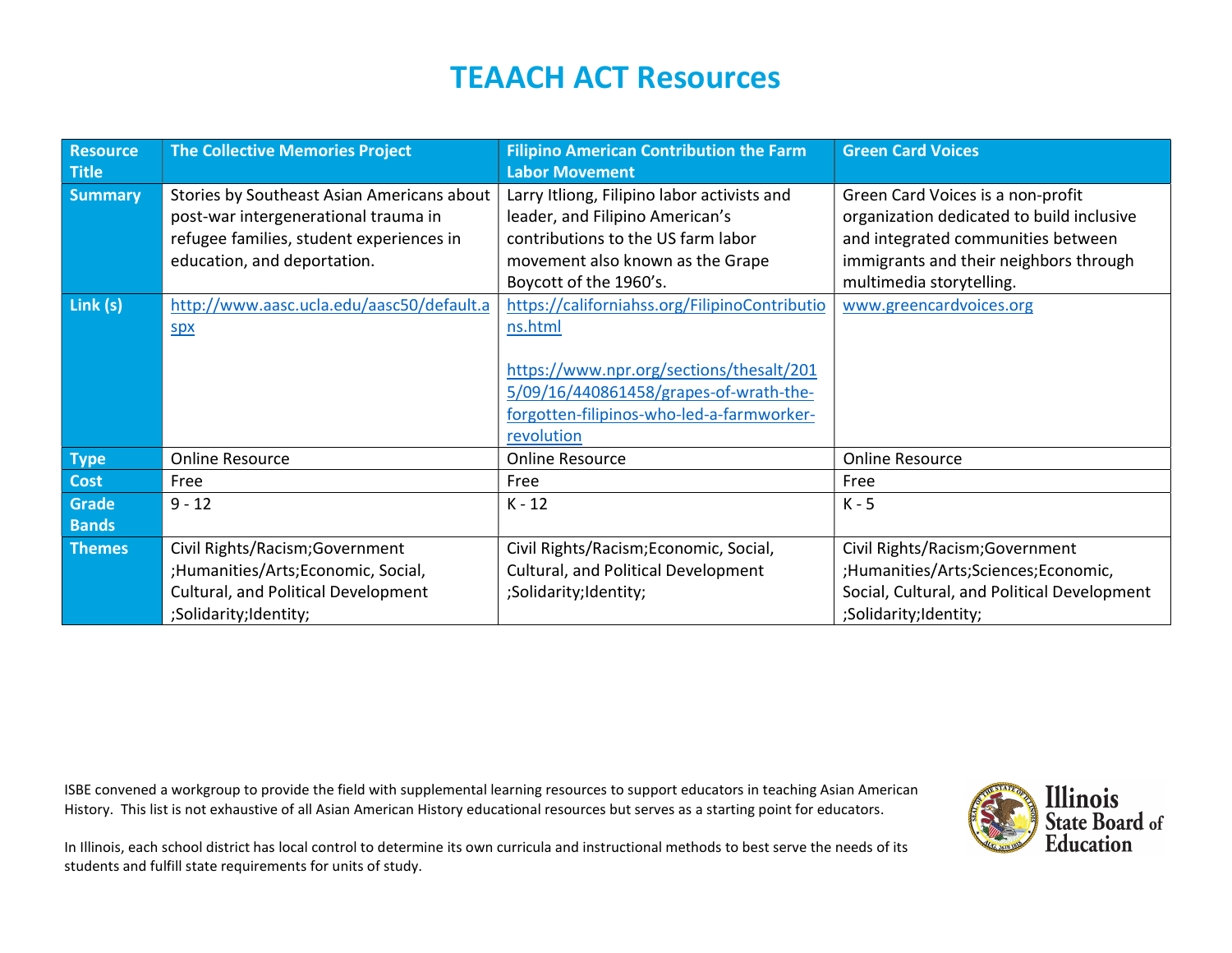| <b>Resource</b><br><b>Title</b> | <b>Heritage Museum of Asian Art</b>                                                                                                                                                                                                                                                                                                                                                                                                                                                                                                                           | <b>History - History Stories</b>                                                                                                                                                                                 | <b>Japanese American Citizens League - The</b><br><b>Japanese American Experience</b>                                                                                                                                                                                                                                                                                                                                                        |
|---------------------------------|---------------------------------------------------------------------------------------------------------------------------------------------------------------------------------------------------------------------------------------------------------------------------------------------------------------------------------------------------------------------------------------------------------------------------------------------------------------------------------------------------------------------------------------------------------------|------------------------------------------------------------------------------------------------------------------------------------------------------------------------------------------------------------------|----------------------------------------------------------------------------------------------------------------------------------------------------------------------------------------------------------------------------------------------------------------------------------------------------------------------------------------------------------------------------------------------------------------------------------------------|
| <b>Summary</b>                  | Founded in 2014, Heritage Museum of<br>Asian Art showcases a wide range of art<br>forms, spanning many cultures and time<br>periods of Asia. The museum's collection<br>includes archaic and modern jades,<br>Neolithic pottery, imperial porcelains,<br>Chinese snuff bottles, scholar's objects,<br>textiles, bronzes and more. Classical<br>Chinese furniture also adorns the galleries.<br>The museum provides an interconnection<br>between the arts and cultures of Asia for<br>the residents of Chicago and for visitors<br>from all around the world. | These history channel resources highlight<br>the role of the Chinese in building the<br>Transcontinental Railroad, and the<br>discrimination facing the Chinese American<br>community thought the Exclusion Act. | In 1982, the federal Commission on<br>Wartime Relocation and Internment of<br>Civilians (CWRIC) found<br>that the broad causes that led to the<br>incarceration of Japanese Americans and<br>resident Japanese aliens were<br>"race prejudice, war hysteria and a failure<br>of political leadership." This guide<br>addresses the issues of the wartime<br>relocation and internment of Japanese<br>American Civilians during World War II. |
| Link (s)                        | https://heritageasianart.org/                                                                                                                                                                                                                                                                                                                                                                                                                                                                                                                                 | https://www.history.com/topics/immigrati<br>on/chinese-exclusion-act-1882                                                                                                                                        | https://static1.squarespace.com/static/5e8<br>e0d3e848b7a506128dddf/t/5e8fa1a60f36e<br>c220a8caea4/1586471343671/covers.pdf                                                                                                                                                                                                                                                                                                                  |
| <b>Type</b>                     | Exhibit                                                                                                                                                                                                                                                                                                                                                                                                                                                                                                                                                       | <b>Online Resource</b>                                                                                                                                                                                           | <b>Online Resource</b>                                                                                                                                                                                                                                                                                                                                                                                                                       |
| Cost                            | N/A                                                                                                                                                                                                                                                                                                                                                                                                                                                                                                                                                           | Free                                                                                                                                                                                                             | Free                                                                                                                                                                                                                                                                                                                                                                                                                                         |
| <b>Grade</b><br><b>Bands</b>    | $K - 12$                                                                                                                                                                                                                                                                                                                                                                                                                                                                                                                                                      | $K - 12$                                                                                                                                                                                                         | $K - 12$                                                                                                                                                                                                                                                                                                                                                                                                                                     |
| <b>Themes</b>                   | Civil Rights/Racism; Government<br>;Humanities/Arts;Sciences;Economic,<br>Social, Cultural, and Political Development<br>;Solidarity;Identity;                                                                                                                                                                                                                                                                                                                                                                                                                | Civil Rights/Racism; Government<br>;Humanities/Arts;Sciences;Economic,<br>Social, Cultural, and Political Development<br>;Solidarity;Identity;                                                                   | Civil Rights/Racism; Government<br>;Humanities/Arts;Sciences;Economic,<br>Social, Cultural, and Political Development<br>;Solidarity;Identity;                                                                                                                                                                                                                                                                                               |

ISBE convened a workgroup to provide the field with supplemental learning resources to support educators in teaching Asian American History. This list is not exhaustive of all Asian American History educational resources but serves as a starting point for educators.

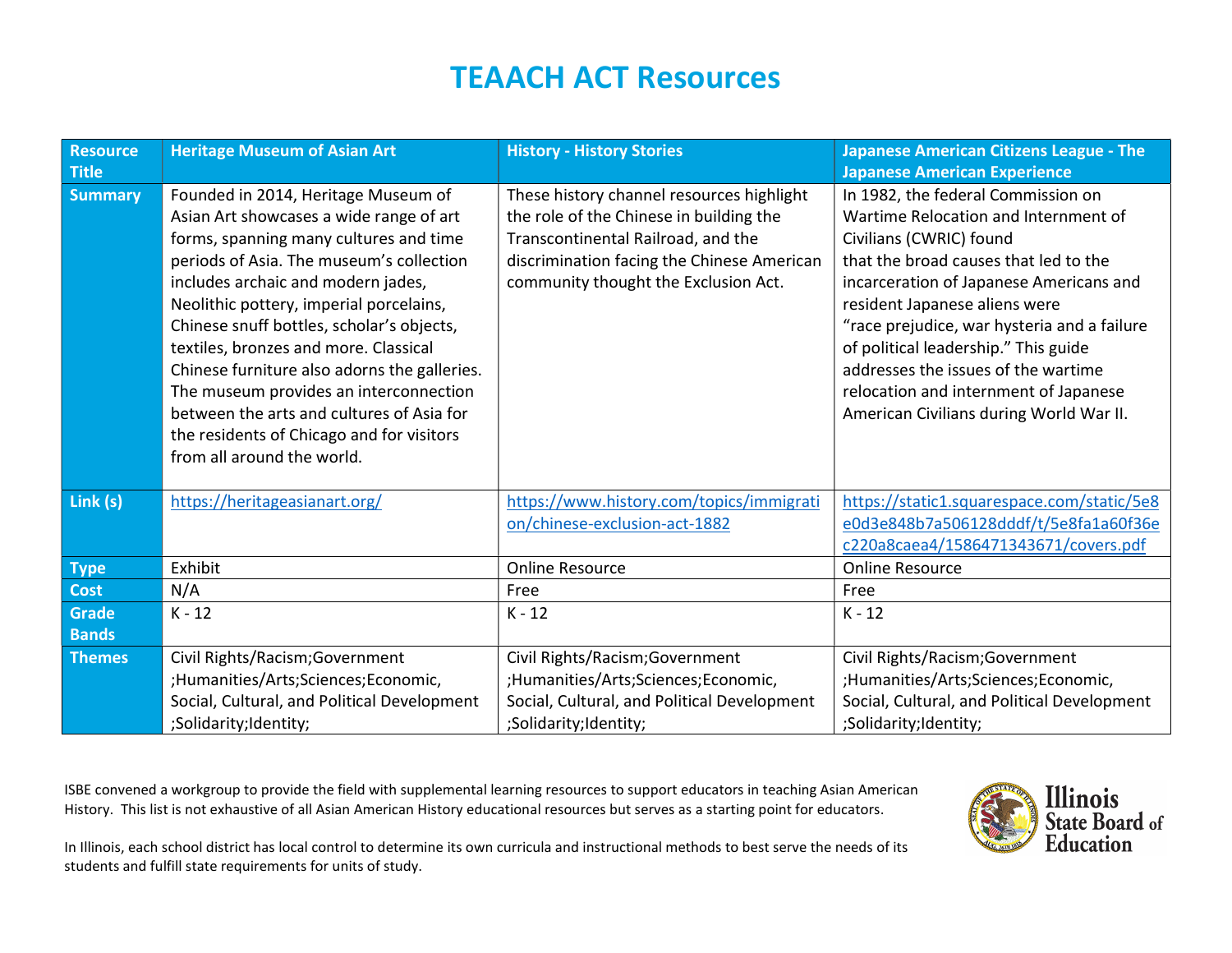| <b>Resource</b> | <b>Make Noise Today Educational Toolkit</b>  | <b>Mountain Movers: Student Activism &amp; the</b> | <b>National Archives - Asian American and</b> |
|-----------------|----------------------------------------------|----------------------------------------------------|-----------------------------------------------|
| <b>Title</b>    |                                              | <b>Emergence of Asian American Studies</b>         | <b>Pacific Islander Heritage Month</b>        |
|                 |                                              | <b>Curriculum Module</b>                           |                                               |
| <b>Summary</b>  | Make Noise Today is a program developed      | Mountain Movers: Student Activism and              | May is Asian/Pacific American Heritage        |
|                 | in collaboration with a Teach for America    | the Emergence of Asian American Studies is         | Month The Library of Congress, National       |
|                 | educator with educational toolkits that      | a joint project of scholars affiliated with the    | Archives and Records Administration,          |
|                 | teach youth/educators how to listen to and   | Asian American Studies programs at SF              | National Endowment for the Humanities,        |
|                 | tell stories to counter the mainstream       | State, UC Berkeley, and UCLA who came              | National Gallery of Art, National Park        |
|                 | narrative, unpack racism in an accessible    | together to co-edit the book. This                 | Service, Smithsonian Institution and United   |
|                 | way, as well as create space for discussions | publication commemorates the 50th                  | States Holocaust Memorial Museum join in      |
|                 | of race through storytelling.                | anniversary of all three programs that were        | paying tribute to the generations of Asian    |
|                 |                                              | established in 1969.                               | and Pacific Islanders who have enriched       |
|                 |                                              |                                                    | America's history and are instrumental in     |
|                 |                                              |                                                    | its future success.                           |
| Link (s)        | https://makenoisetoday.org/curriculuminte    | http://www.aasc.ucla.edu/aascpress/mm/c            | https://www.archives.gov/news/topics/asi      |
|                 | rest                                         | urriculum.aspx                                     | an-pacific-american-heritage-month            |
| <b>Type</b>     | <b>Online Resource</b>                       | <b>Online Resource</b>                             | <b>Online Resource</b>                        |
| <b>Cost</b>     | Free                                         | Free                                               | Free                                          |
| <b>Grade</b>    | $9 - 12$                                     | $9 - 12$                                           | $K - 12$                                      |
| <b>Bands</b>    |                                              |                                                    |                                               |
| <b>Themes</b>   | Civil Rights/Racism;                         | Civil Rights/Racism; Government                    | Civil Rights/Racism; Government               |
|                 |                                              | ;Humanities/Arts;Sciences;Economic,                | ;Humanities/Arts;Sciences;Economic,           |
|                 |                                              | Social, Cultural, and Political Development        | Social, Cultural, and Political Development   |
|                 |                                              | ;Solidarity;Identity;                              | ;Solidarity;Identity;                         |

ISBE convened a workgroup to provide the field with supplemental learning resources to support educators in teaching Asian American History. This list is not exhaustive of all Asian American History educational resources but serves as a starting point for educators.

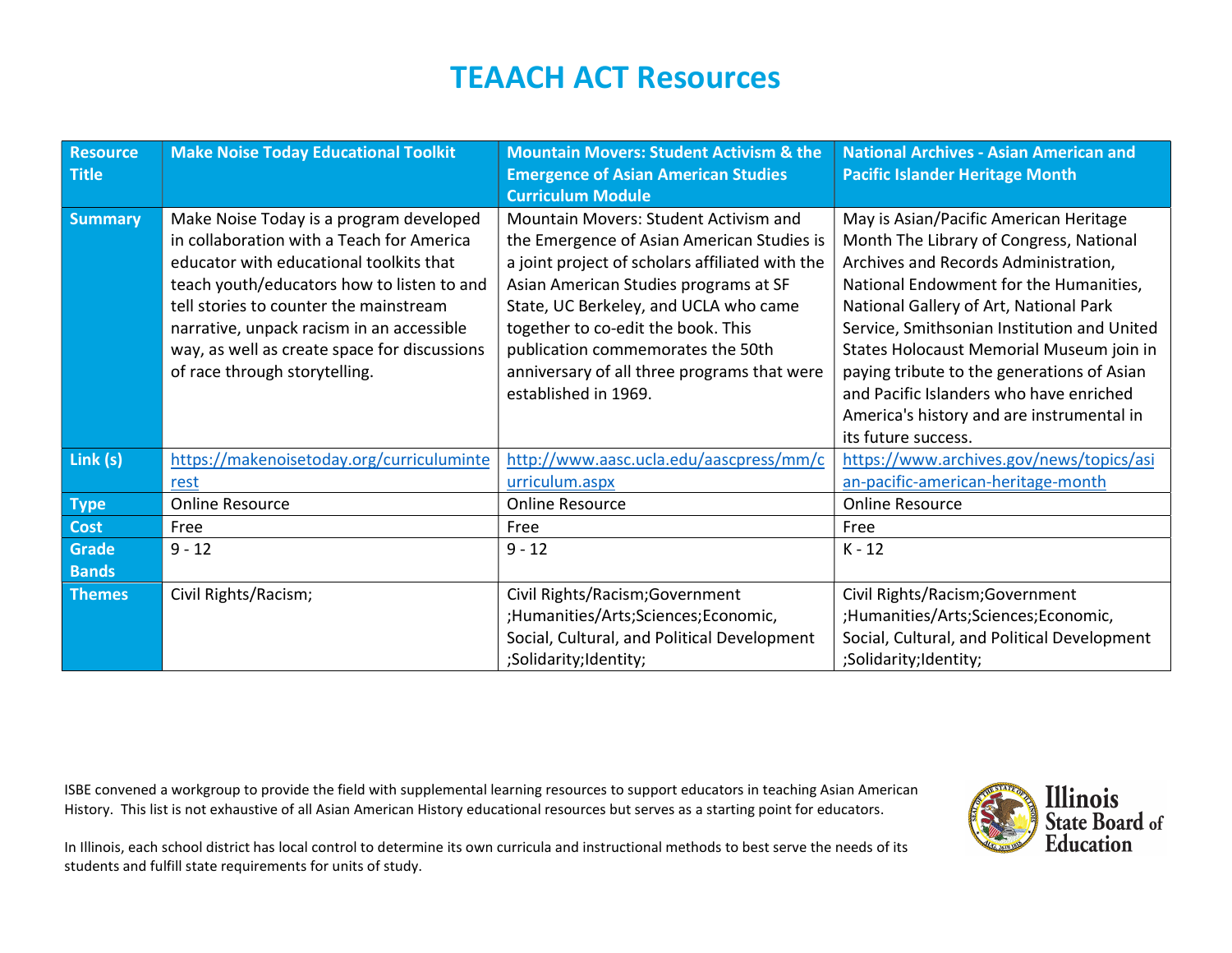| <b>Resource</b> | <b>National Cambodian American Heritage</b>  | <b>National Indo-American Museum</b>          | <b>Pixar - Wind Directed by Edwin Chang</b>     |
|-----------------|----------------------------------------------|-----------------------------------------------|-------------------------------------------------|
| <b>Title</b>    | <b>Museum and Killing Fields Memorial</b>    |                                               |                                                 |
| <b>Summary</b>  | The Museum & Memorial is the only            | NIAM is a unique and inclusive institution, a | Ellis (portrayed by Emilio Fuentes) and his     |
|                 | museum of its kind in the US, which          | living museum located in the heart of         | Grandmother (portrayed by Sonoko                |
|                 | dedicates its programs and activities to the | Chicago's Indian American commercial          | Konishi) live in a mysterious sink-hole full of |
|                 | Cambodian genocide awareness and social      | district at the Indo-American Center on       | floating rocks and strange debris of disused    |
|                 | justice, advocacy for genocide survivors     | 6328 N. California Avenue (1/2 block south    | items and machines. Directed by Edwin           |
|                 | and their families, healing arts, and youth  | of Devon Avenue). NIAM developed              | Chang, the story is an immigration story,       |
|                 | leadership development in social justice.    | organically as the community matured and      | reflect Chang's personal experience with        |
|                 | During the past 10 years, the Museum &       | became increasingly aware of the need for     | his grandmother and father who fled from        |
|                 | Memorial has made significant impacts on     | information about its past, of the steady     | North to South Korea during the war. His        |
|                 | the Cambodian community both locally and     | loss of its pioneers and first voices who are | father then immigrated to the US and had        |
|                 | nationally, and on the general public.       | the original sources of its history, and of   | to leave his grandmother behind.                |
|                 |                                              | the growing need for cross cultural           | Eventually she rejoined them, but the           |
|                 |                                              | understanding.                                | separation left an impression on Chang.         |
| Link (s)        | https://www.cambodianmuseum.org/             | https://www.niam.org/                         | https://www.youtube.com/watch?v=i94p0           |
|                 |                                              |                                               | <b>PGUIes</b>                                   |
| <b>Type</b>     | Exhibit                                      | Exhibit                                       | <b>Online Resource</b>                          |
| <b>Cost</b>     | N/A                                          | N/A                                           | Free                                            |
| <b>Grade</b>    | $K - 12$                                     | $K - 12$                                      | $K - 12$                                        |
| <b>Bands</b>    |                                              |                                               |                                                 |
| <b>Themes</b>   | Civil Rights/Racism; Government              | Civil Rights/Racism; Government               | Civil Rights/Government/Identity                |
|                 | ;Humanities/Arts;Sciences;Economic,          | ;Humanities/Arts;Sciences;Economic,           |                                                 |
|                 | Social, Cultural, and Political Development  | Social, Cultural, and Political Development   |                                                 |
|                 | ;Solidarity;Identity;                        | ;Solidarity;Identity;                         |                                                 |

ISBE convened a workgroup to provide the field with supplemental learning resources to support educators in teaching Asian American History. This list is not exhaustive of all Asian American History educational resources but serves as a starting point for educators.

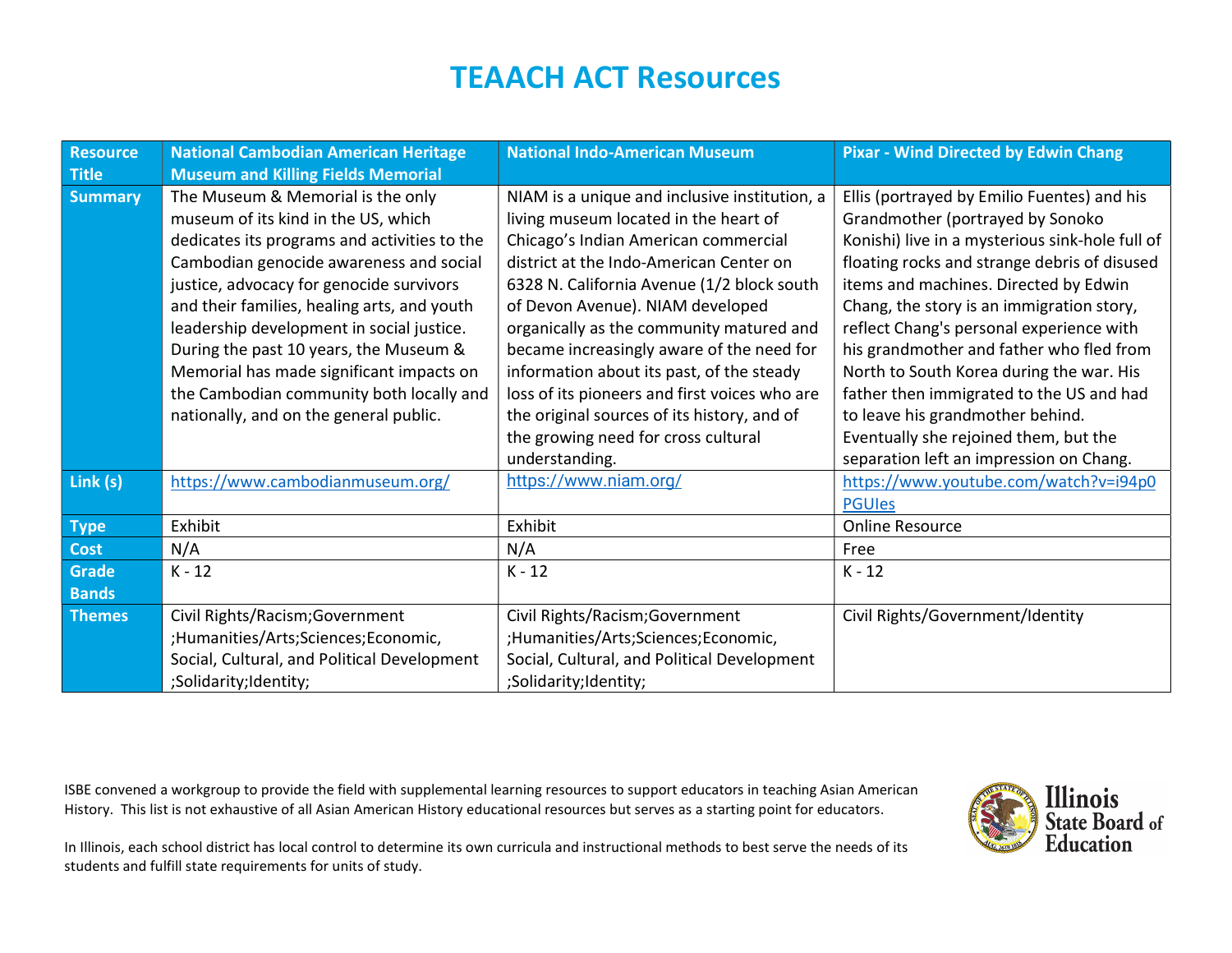| <b>Resource</b><br><b>Title</b> | <b>Public Broadcasting Service - Asian</b><br><b>American Series</b>                                                                                                                                                                                                                    | <b>SEARAC Our Voices: Community Stories</b>                                                                                                                   | <b>South Asia Institute</b>                                                                                                                                                                                                                                                                                                                                                                                                                                                                                                       |
|---------------------------------|-----------------------------------------------------------------------------------------------------------------------------------------------------------------------------------------------------------------------------------------------------------------------------------------|---------------------------------------------------------------------------------------------------------------------------------------------------------------|-----------------------------------------------------------------------------------------------------------------------------------------------------------------------------------------------------------------------------------------------------------------------------------------------------------------------------------------------------------------------------------------------------------------------------------------------------------------------------------------------------------------------------------|
| <b>Summary</b>                  | Asian Americans is a five-hour film series.<br>The series tells the history of Asian<br>Americans through intimate and personal<br>narratives. The series provides a lens on<br>U.S. history and the ongoing role that Asian<br>Americans have played in shaping the<br>nation's story. | Stories by Southeast Asian Americans about<br>post-war intergenerational trauma in<br>refugee families, student experiences in<br>education, and deportation. | The Hundal Research Library is comprised<br>of several hundred publications relating to<br>South Asian art, architecture, textiles,<br>jewelry and handicrafts. The unique<br>collection of books and catalogues provides<br>in depth information about the art and<br>artists of the region and is a valuable<br>research resource for scholars, students<br>and teachers and other interested<br>individuals. The literature section is<br>comprised of several fiction and non-fiction<br>publications by South Asian authors. |
| Link (s)                        | https://www.pbs.org/show/asian-<br>americans/<br>https://illinois.pbslearningmedia.org/collec<br>tion/asian-americans-pbs/                                                                                                                                                              | https://www.searac.org/our-<br>voices/community-stories/                                                                                                      | https://www.saichicago.org/                                                                                                                                                                                                                                                                                                                                                                                                                                                                                                       |
| <b>Type</b>                     | <b>Online Resource</b>                                                                                                                                                                                                                                                                  | <b>Online Resource</b>                                                                                                                                        | Exhibit                                                                                                                                                                                                                                                                                                                                                                                                                                                                                                                           |
| Cost                            | Free                                                                                                                                                                                                                                                                                    | Free                                                                                                                                                          | N/A                                                                                                                                                                                                                                                                                                                                                                                                                                                                                                                               |
| Grade<br><b>Bands</b>           | $K - 12$                                                                                                                                                                                                                                                                                | $9 - 12$                                                                                                                                                      | $K - 12$                                                                                                                                                                                                                                                                                                                                                                                                                                                                                                                          |
| <b>Themes</b>                   | Civil Rights/Racism; Government<br>;Humanities/Arts;Sciences;Economic,<br>Social, Cultural, and Political Development<br>;Solidarity;Identity;                                                                                                                                          | Civil Rights/Racism; Government<br>;Humanities/Arts;Economic, Social,<br>Cultural, and Political Development<br>;Solidarity;Identity;                         | Civil Rights/Racism; Government<br>;Humanities/Arts;Sciences;Economic,<br>Social, Cultural, and Political Development<br>;Solidarity;Identity;                                                                                                                                                                                                                                                                                                                                                                                    |

ISBE convened a workgroup to provide the field with supplemental learning resources to support educators in teaching Asian American History. This list is not exhaustive of all Asian American History educational resources but serves as a starting point for educators.

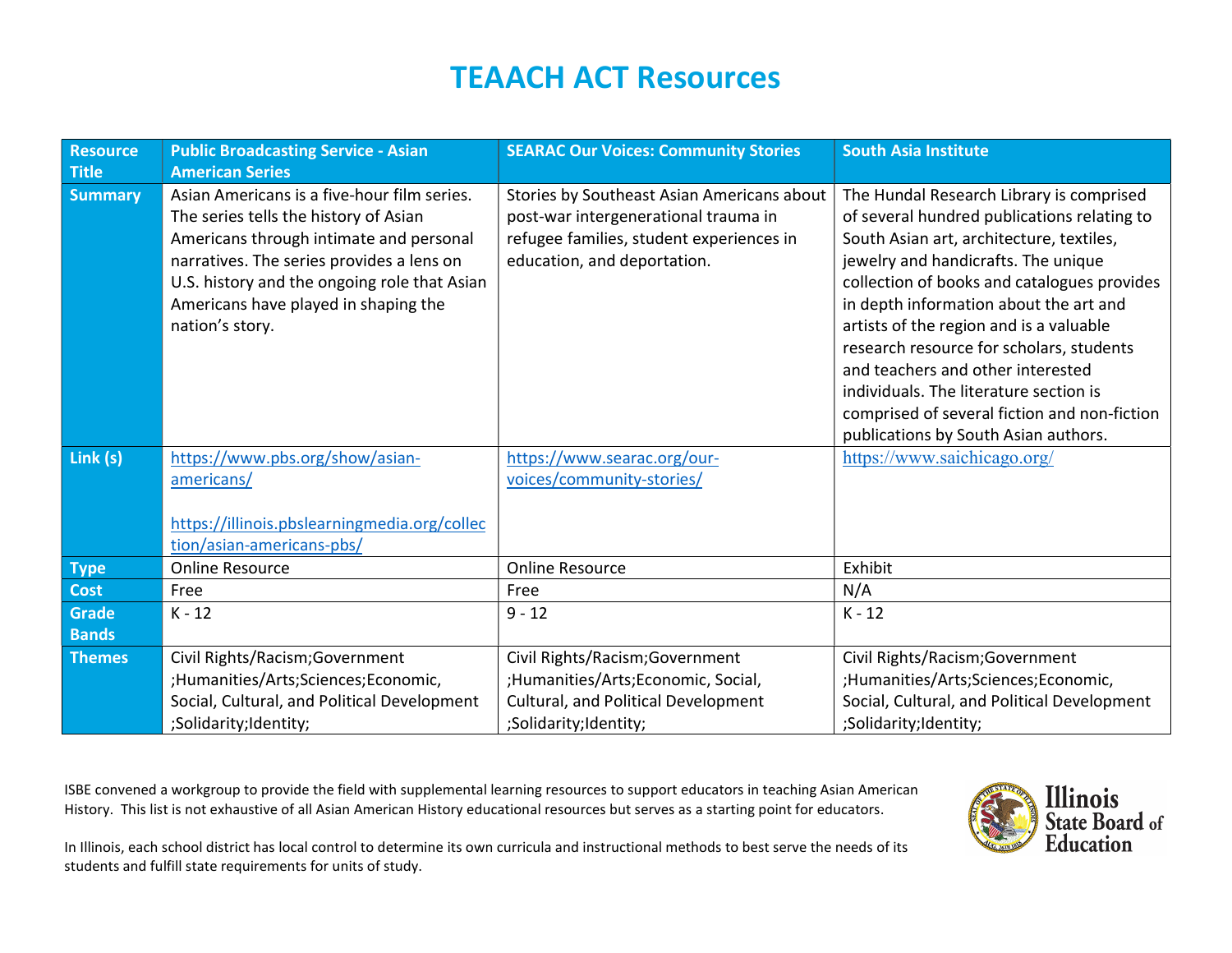| Resource<br><b>Title</b> | <b>South Asian American Digital Archive</b>                                                                                                                                                                                                                                                                                                       | <b>Untold Civil Rights Stories Online: Lesson</b><br><b>Plans</b>                                                                                                                                                                                                                                      | <b>Vanessa Unmuted</b>                                                                                                                     |
|--------------------------|---------------------------------------------------------------------------------------------------------------------------------------------------------------------------------------------------------------------------------------------------------------------------------------------------------------------------------------------------|--------------------------------------------------------------------------------------------------------------------------------------------------------------------------------------------------------------------------------------------------------------------------------------------------------|--------------------------------------------------------------------------------------------------------------------------------------------|
| <b>Summary</b>           | SAADA (the South Asian American Digital<br>Archive) is a $501(c)(3)$ not-for-profit<br>organization based in Philadelphia, PA.<br>SAADA seeks to create a more inclusive<br>society by giving voice to South Asian<br>Americans through documenting,<br>preserving, and sharing stories that<br>represent their unique and diverse<br>experiences | The untold civil rights stories of Asian<br>Americans make up a hidden and vital<br>chapter of United States history, and of the<br>larger history of civil rights in this country.<br>As I reflect back in my own life, I know that<br>their stories can be equally inspirational to<br>young people. | Free online story about cross-racial<br>relations with reflection questions designed<br>for grades 4-5, middle school, and high<br>school. |
| Link (s)                 | https://www.saada.org/                                                                                                                                                                                                                                                                                                                            | http://www.aasc.ucla.edu/resources/lesso                                                                                                                                                                                                                                                               | https://aapistorybooks.org/vanessaunmute                                                                                                   |
|                          |                                                                                                                                                                                                                                                                                                                                                   | nplans.aspx                                                                                                                                                                                                                                                                                            | d/home/                                                                                                                                    |
| <b>Type</b>              | <b>Online Resource</b>                                                                                                                                                                                                                                                                                                                            | <b>Online Resource</b>                                                                                                                                                                                                                                                                                 | <b>Online Resource</b>                                                                                                                     |
| Cost                     | Free                                                                                                                                                                                                                                                                                                                                              | Free                                                                                                                                                                                                                                                                                                   | Free                                                                                                                                       |
| Grade                    | $K - 12$                                                                                                                                                                                                                                                                                                                                          | $9 - 12$                                                                                                                                                                                                                                                                                               | $4 - 12$                                                                                                                                   |
| <b>Bands</b>             |                                                                                                                                                                                                                                                                                                                                                   |                                                                                                                                                                                                                                                                                                        |                                                                                                                                            |
| <b>Themes</b>            | Civil Rights/Racism; Government                                                                                                                                                                                                                                                                                                                   | Civil Rights/Racism; Government                                                                                                                                                                                                                                                                        | Civil Rights/Racism; Government                                                                                                            |
|                          | ;Economic, Social, Cultural, and Political                                                                                                                                                                                                                                                                                                        | ;Humanities/Arts;Sciences;Economic,                                                                                                                                                                                                                                                                    | ;Humanities/Arts;Sciences;Economic,                                                                                                        |
|                          | Development                                                                                                                                                                                                                                                                                                                                       | Social, Cultural, and Political Development                                                                                                                                                                                                                                                            | Social, Cultural, and Political Development                                                                                                |
|                          | ;Sciences;Humanities/Arts;Solidarity;Identit                                                                                                                                                                                                                                                                                                      | ;Solidarity;Identity;                                                                                                                                                                                                                                                                                  | ;Solidarity;Identity;                                                                                                                      |
|                          | y;                                                                                                                                                                                                                                                                                                                                                |                                                                                                                                                                                                                                                                                                        |                                                                                                                                            |

ISBE convened a workgroup to provide the field with supplemental learning resources to support educators in teaching Asian American History. This list is not exhaustive of all Asian American History educational resources but serves as a starting point for educators.